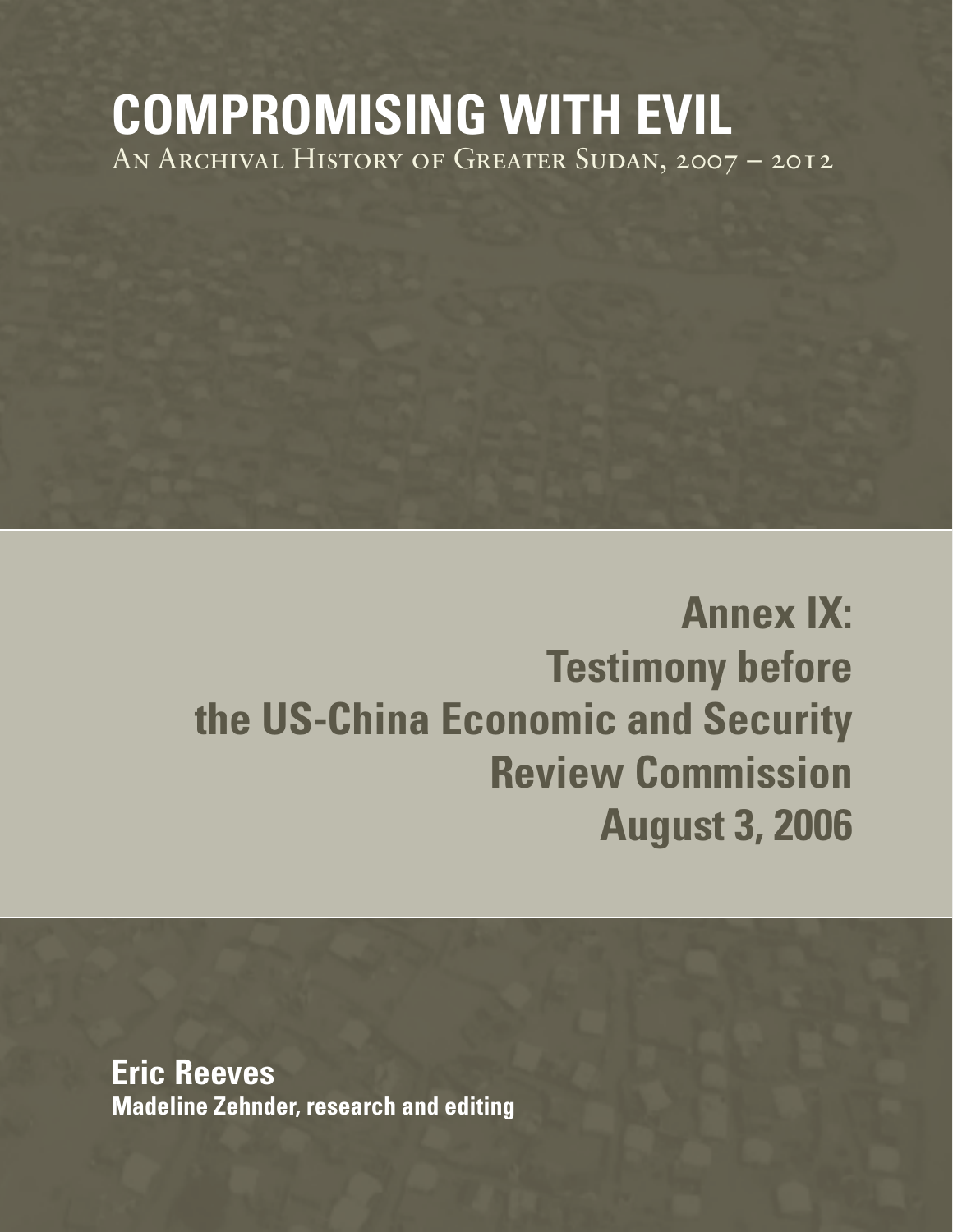#### Preface

The role of China in Africa has become an increasingly significant policy concern for the U.S. and the international community, not least African countries themselves. The destructiveness of China's oil extraction efforts in Sudan, as well as its consequent diplomatic and economic support for the Khartoum regime, has long been a major obstacle to peace. As ongoing disputes about boundaries in the oil regions and the use of oil revenues to fund exorbitant weapons purchases make clear, this support continues to create serious difficulties in negotiating a just peace for greater Sudan. Ironically, China finds itself in the awkward position of having the oil infrastructure in which it has invested so heavily lying primarily in Sudan (including the oil pipeline leading to Port Sudan), while 75 percent of oil reserves are in South Sudan. China's traditional policy of "non-interference in the internal affairs" of other nations is being sorely tested as it attempts to navigate these troubled diplomatic waters.

Congressional testimony by Eric Reeves may be found [here.](http://www.sudanreeves.org/category/congressional-testimony/ )

### Testimony by Eric Reeves before the US-China Economic and Security Review Commission: "China's Role in the World: Is China a Responsible Stakeholder?"

*August 3, 2006*

*Russell Senate Office Building, Room 385*

There is in all of Africa no more destructive bilateral relationship than that between China and Sudan, certainly when viewed from the perspective of US interests and those of the people of Sudan. Beijing's relentless military, commercial, and diplomatic support of the National Islamic Front/National Congress Party regime has done much to ensure that Sudan remains controlled by a vicious cabal of *genocidaires ´* . This is so despite the Comprehensive Peace Agreement, signed by the National Islamic Front (which has innocuously renamed itself the "National Congress Party") and the southern Sudan People's Liberation Movement/Army, on January 9, 2005. Designed to bring to power a "Government of National Unity,"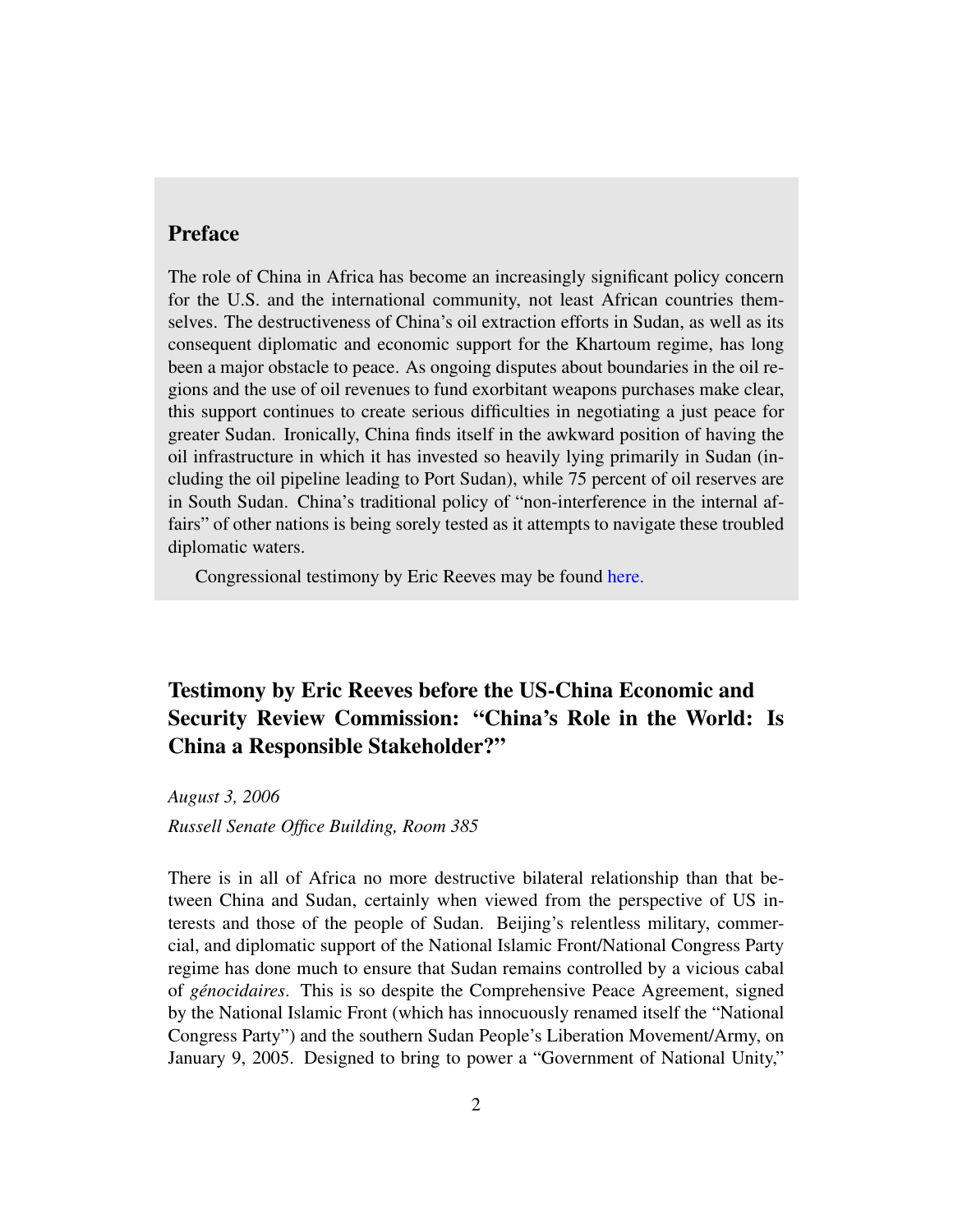this political arrangement has done exceedingly little to diminish the NIF/NCP's monopoly on national power and wealth.

The National Islamic Front/National Congress Party (NIF/NCP) came to power by military coup in June 1989—deposing an elected government and deliberately aborting the most promising chance for a north-south peace agreement since Sudan's independence in 1956. This brutal regime quickly purged the military, civil society, and economic spheres of all opponents, and developed a ruthlessly efficient security network. The NIF/NCP is responsible not only for ongoing genocide in the western Darfur region, but also for previous genocides in the Nuba Mountains of southern Kordofan Province (beginning in 1992) and the southern oil regions (primarily in Western and Eastern Upper Nile Province).

Since the mid-1990s, China National Petroleum Corporation (CNPC) has been the dominant player in both exploration and production in Sudan's oil reserves, the vast majority of which lie in southern Sudan. China became a partner with the NIF/NCP when it appeared that commercially viable oil reserves in the south would become secure enough for extraction activities. The 1991 split within the ranks of the southern rebel movement led to the disastrous 1997 "Khartoum Peace Agreement," which brought Riek Machar—the senior military leader from the Nuer tribe in the south—into the NIF/NCP government. Though Riek would fulsomely apologize years later, his decision to join the NIF/NCP effectively removed southern military opposition to oil exploration, which subsequently devastated those regions of Upper Nile Province in which the Nuer predominate.

China's behavior in oil exploration has from the beginning of its operations been marked by deep complicity in gross human rights violations, scorched-earth clearances of the indigenous populations in the oil regions, and direct assistance to Khartoum's regular military forces.

This assistance has taken many forms, including the building of a vast network of elevated all-weather roads that are dual-use: they serve to move heavy oil exploration and extraction equipment, but have also permitted the rapid movement and deployment of Khartoum's military resources. Moreover, these roads were constructed, primarily by Chinese labor and engineering, with no regard for environmental consequences, for flooding during the heavy rainy season (the roads were constructed without culverts), or for the consequences of blocking traditional cattle migration routes. This is true both in Western and Eastern Upper Nile Province.

Airstrips belonging to the oil development consortia, and involving Chinese construction, have also been used by Khartoum's military aircraft, including deadly helicopter gunships. These fearsome weapons of human destruction have been implicated in hundreds of deadly attacks on civilian, even humanitarian targets. For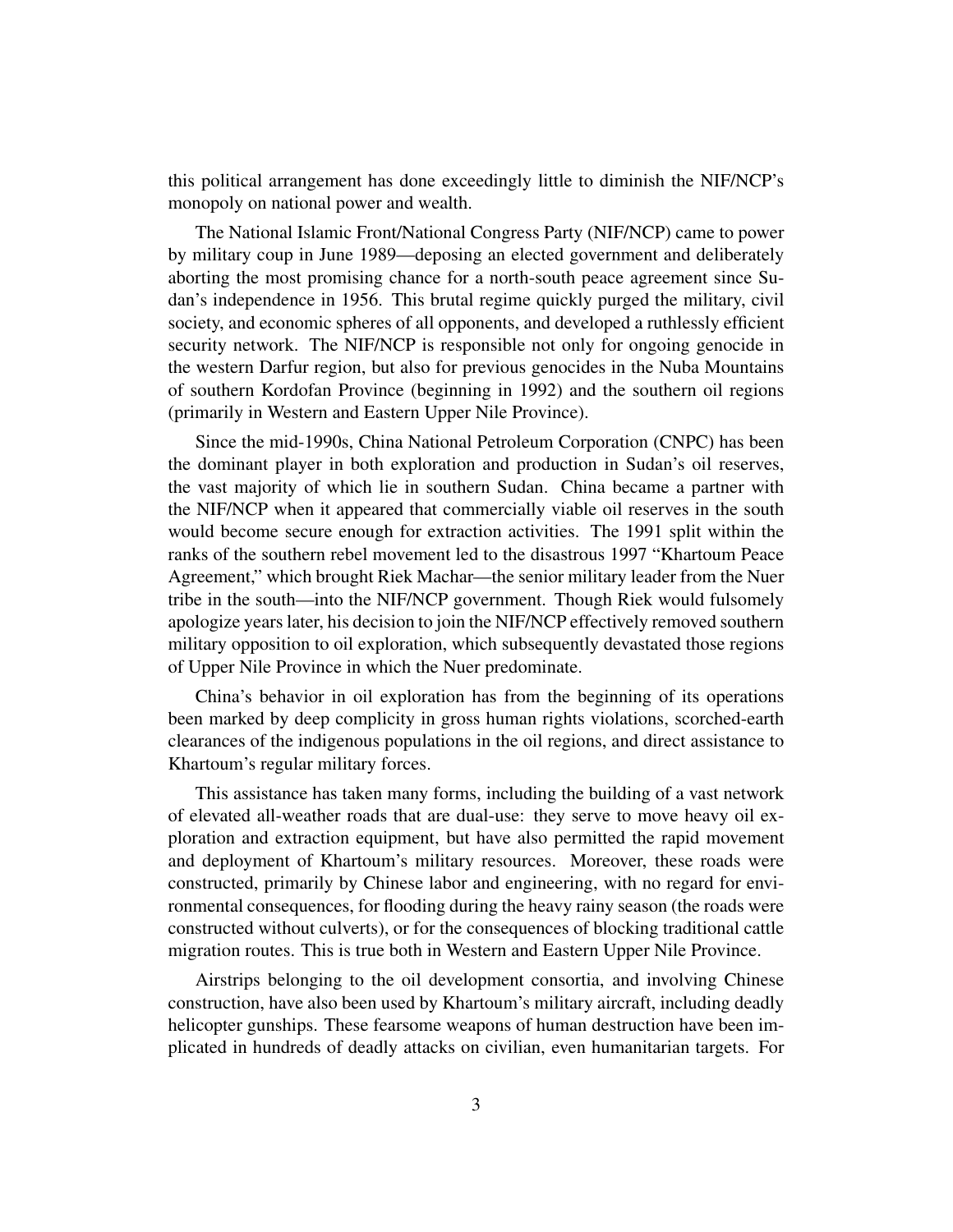example, in the village of Bieh (Western Upper Nile) the UN reported on February 21, 2002 a brutal attack by helicopter gunships on women and children gathered to receive from the UN's World Food Program:

A Sudanese army helicopter fired five rockets at thousands of civilians at a UN food distribution point, leaving 17 people dead, World Food Program officials and Sudanese rebels said Thursday. [ ] "Such attacks, deliberately targeting civilians about to receive humanitarian aid, are absolutely and utterly unacceptable," WFP chief Catherine Bertini said in a statement. "This attack—the second of this kind in less than two weeks—is an intolerable affront to human life and humanitarian work."<sup>[1](#page-13-0)</sup>

<span id="page-3-0"></span>Bieh lies in the center of the oil region most aggressively being cleared of civilians in 2002-2003. Beyond the casualties reported, many other civilians died of their wounds or lack of food, as WFP was forced to conduct an emergency evacuation. Again, this was but one of hundreds of such attacks.

Although the helicopter gunships used on this particular occasion appear to have been of Russian manufacture, many of the helicopter gunships in Khartoum's arsenal were purchased from China, and many of these were purchased using anticipated revenues from oil extracted in the very regions being attacked in southern Sudan.

#### Arms to Sudan from China

Indeed, at the same time that oil-hungry China was establishing itself as the dominant partner in both Upper Nile oil exploration and production consortia—the Greater Nile Petroleum Operating Company in the west and Petrodar in the east—it was and has remained engaged in an extremely active arms trade with Khartoum. Though China is largely secretive in its arms shipments, Refugees International recently found that:

<span id="page-3-1"></span>China National Petroleum Corporation contributes Chinese-made tanks, fighter planes, bombers, helicopters, machine guns and rocket-propelled grenades, firearms, and ammunition to the Sudanese military and SSDF [the Khartoum-backed militia forces in southern Sudan]. China has also established three arms factories in Sudan.[2](#page-13-1)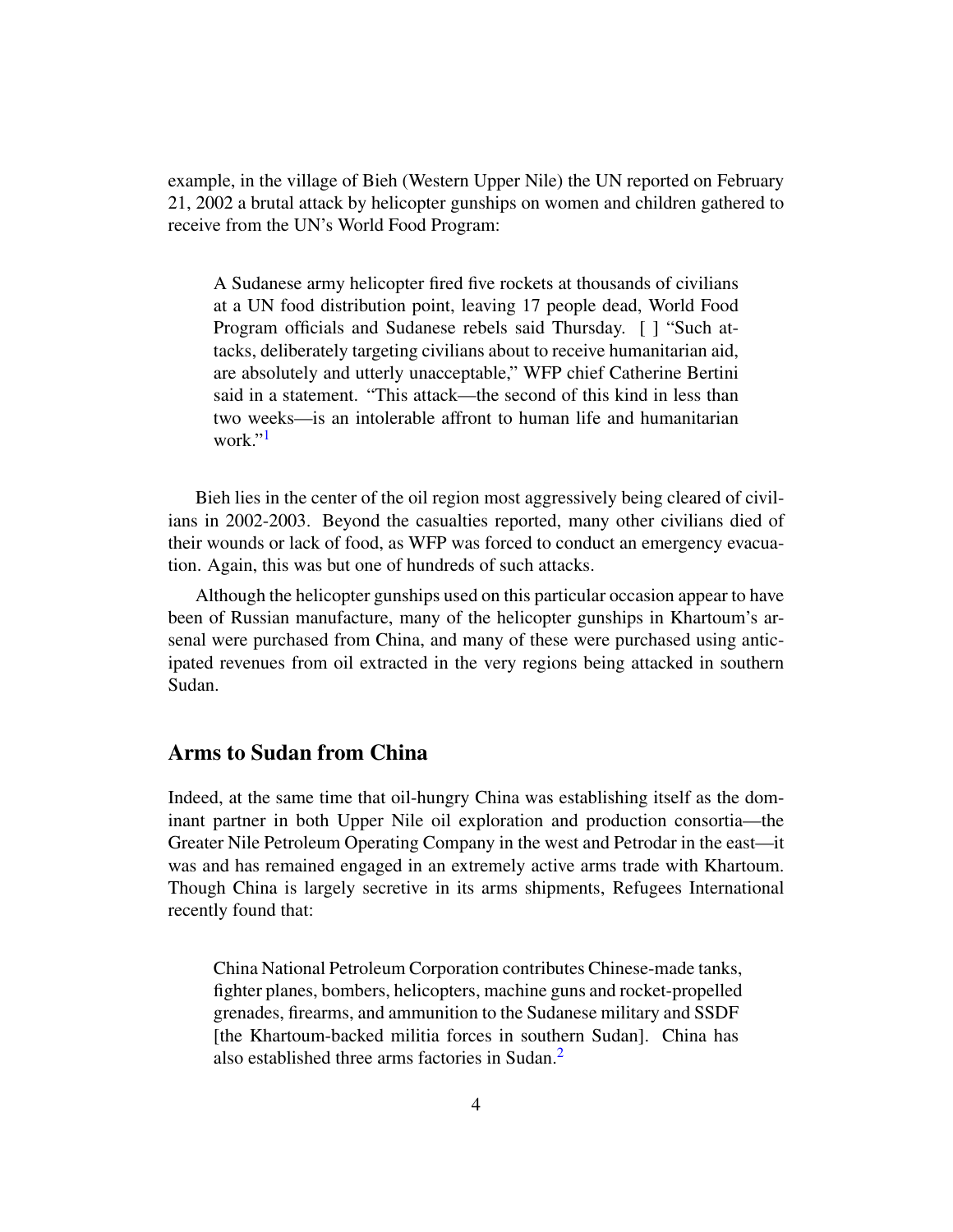A recent Amnesty International report confirms yet again the intimate connections between China's oil interests and arms dealing: "China's arms exports, estimated to be in excess of [US]\$1 billion a year, often involve the exchange of weapons for raw materials to fuel the country's rapid economic growth."<sup>[3](#page-13-2)</sup>

China's shipments of weapons to Sudan continue despite the clear evidence that such weapons fuel genocide in Darfur. Amnesty International also reported in June,

<span id="page-4-0"></span>More than 200 Chinese military trucks—normally fitted with US Cummins diesel engines—[were] shipped to Sudan in August 2005, despite a US arms embargo on both countries and the involvement of similar vehicles in the killing and abduction of civilians in Darfur. [ ]

Throughout the massacres in Darfur in 2004, Amnesty International and other human rights monitors noted that military trucks were being used to transport both Sudanese military and Janjawid [see below] militia personnel, and in some cases to deliver people for extrajudicial execution. In April 2004, Amnesty International reported the extrajudicial execution of 168 people from Wadi Saleh, in the west of Darfur, near the Chad border. The men were seized from 10 villages by a large force of soldiers, military intelligence officers and Janjawid militiamen, blindfolded and taken in groups of about 40 in army trucks to an area behind a hill near Deleij villages. They were ordered to lied on the ground and were shot dead.

There have been many such reported mass executions. In this case the men and boys assembled and executed were all from the Fur, a non-Arab (African) tribal group. Trucks and aircraft have also been reported to have moved bodies from the sites of execution to remote locations in order to obscure evidence of genocidal actions.

A UN panel of experts, charged with monitoring the arms embargo that came into effect with UN Security Council Resolution 1591 (March 2005), recently found that:

<span id="page-4-1"></span>"China has been, and continues to be, a major supplier of light weapons to the government of Sudan and many of the neighbouring states," said Ernst Jan Hogendoorn, one of four UN experts on an panel which recommended 17 players in the Darfur conflict be sanctioned for obstructing peace. [Hogendoorn] said [the panel] found no evidence China was defying the embargo and supplying arms directly to Darfur. But weapons they had sold to Khartoum were likely to end up there.<sup>[4](#page-13-3)</sup>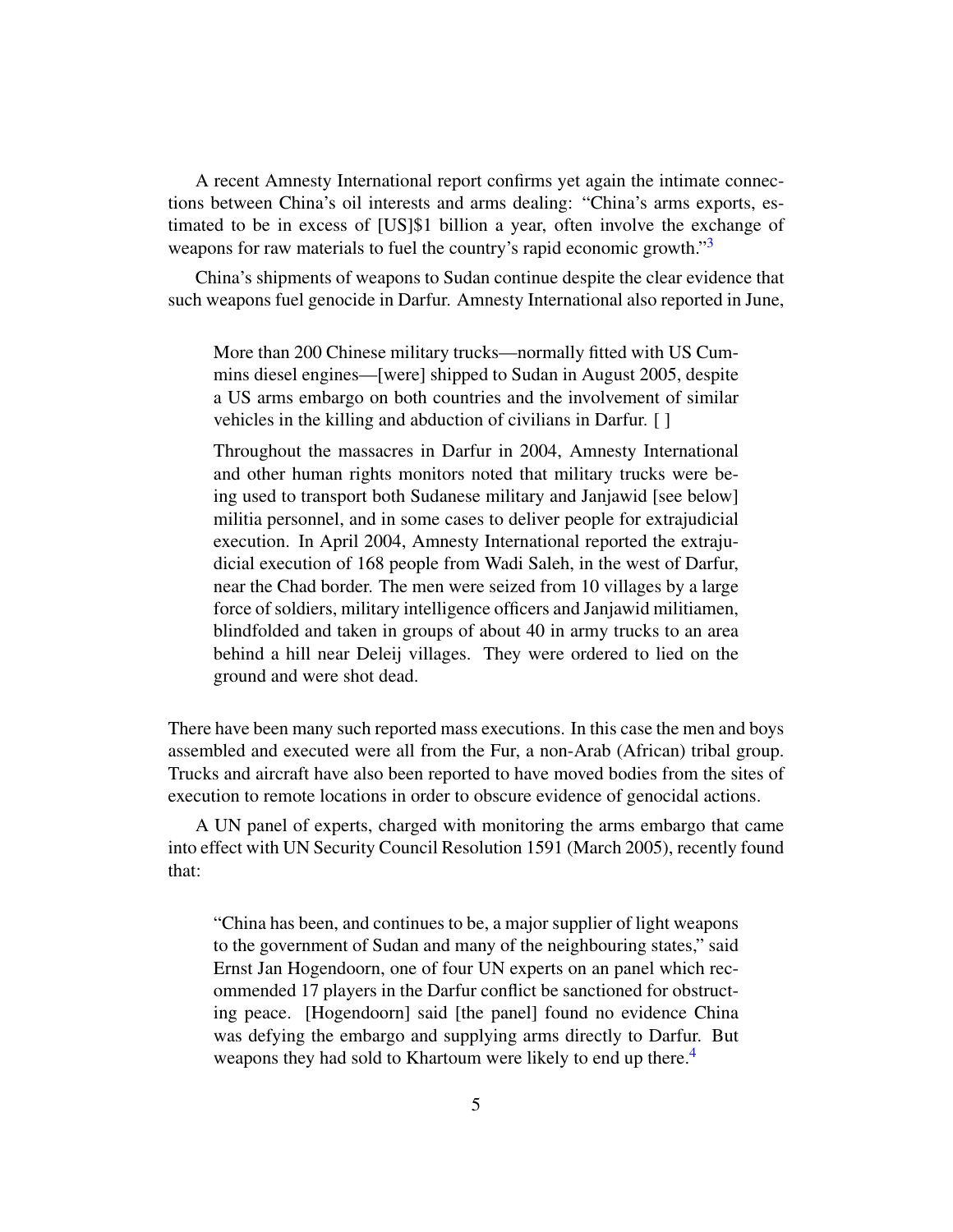In fact, small arms shipped to Khartoum by China have been the regime's primary means of providing weapons to its deadly " Arab militia, which are responsible for so much of the human destruction and displacement in Darfur.

But the arms trade with a regime actively engaged in genocide goes back many years. For China, desperate since the mid-1990s for offshore sources of oil because of burgeoning domestic consumption, has always been willing to engage in both secretive and in-kind arms trading (oil revenues and anticipated oil revenues for arms). Human Rights Watch reported (1998):

Weapons deliveries from China to Sudan since 1995 have included ammunition, tanks, helicopters, and fighter aircraft. China also became a major supplier of antipersonnel and antitank mines after 1980, according to a Sudanese government official. The SPLA in 1997 overran government garrison towns in the south, and in one town alone, Yei, a Human Rights Watch researcher saw eight Chinese 122 mm towed howitzers, five Chinese-made T-59 tanks, and one Chinese 37 mm antiaircraft gun abandoned by the government army.

Weapons deliveries since 1995 include ammunition, tanks, helicopters, and fighter aircraft. According to at least one published report, in late 1995 China supplied the government of Sudan with fifty Z-6 helicopters, a hundred 82mm and 120mm mortars, and other equipment by Iran. In 1997, the government of Sudan also was reported to have a new type of Chinese-made, lightweight antitank weapon in its arsenal probably a Chinese copy of the Russian SPG-9—mounted on two wheels that could be pulled by hand by soldiers. One Sudanese army defector, formerly with an air defense unit, claimed he witnessed Chinese experts assembling Chinese-supplied jet fighters at the Wadi Saydna base north of Omdurman in 1993."<sup>[5](#page-13-4)</sup>

<span id="page-5-0"></span>The large majority of weapons in Khartoum's arsenal are of Chinese manufacture, including not only light weapons, but also medium and heavy arms, including military aircraft. Moreover, as oil came on line (the first export cargo left Port Sudan in August 1999), China continued to assist Khartoum in developing a domestic armaments production capacity. The result is that Sudan is now increasingly selfsufficient in small and medium-sized arms, and the NIF/NCP regime also builds a range of heavy weapons, including Chinese-model tanks, in large industrial sites such as the vast GIAD complex outside Khartoum.

The lack of transparency in China's oil production and revenue accounting assists the NIF/NCP in its own refusal to open up the books of the key Ministry of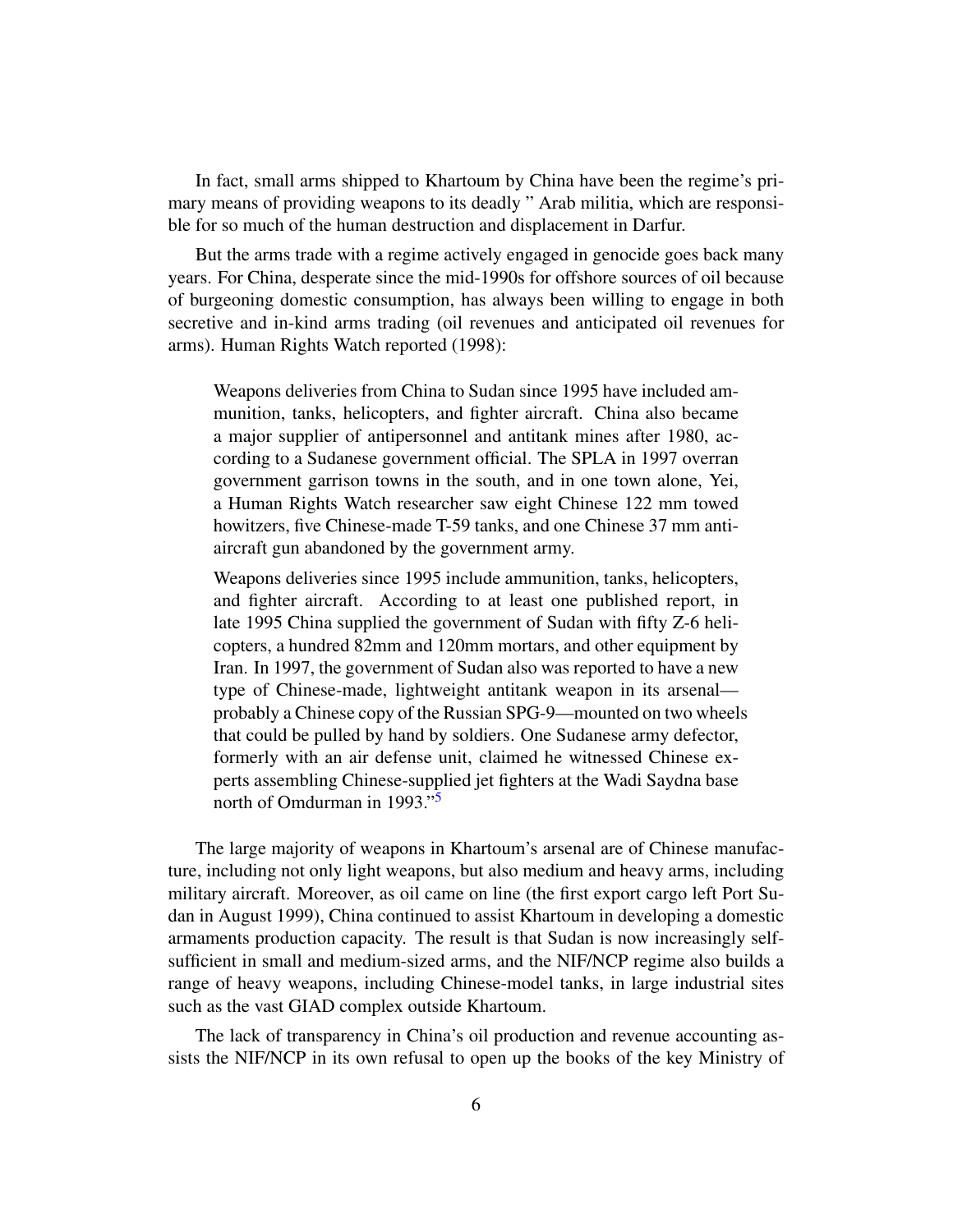Mining and Energy, which includes the petroleum portfolio. This lack of transparency, by both China and Khartoum, has led to very serious tensions between the northern regime and the nascent Government of South Sudan, which is entitled to half the revenues from oil production in southern Sudan. To date, the desperately poor and underdeveloped south of Sudan has been denied hundreds of millions of dollars in desperately needed oil revenues.

At the same time, the NIF/NCP senses that it will enjoy virtually complete diplomatic protection from China and other international actors, and that the Western nations that helped bring the Comprehensive Peace Agreement (CPA) to fruition are not sufficiently engaged to ensure that key terms of the CPA are respected. This is extremely dangerous and may well lead to renewed war in the south, possibly in the near term. For example, Khartoum's refusal to accept the findings of the distinguished international Abyei Boundary Commission creates of the oil-rich Abyei enclave a potential flash-point for renewed violence. Though the Government of South Sudan seems determined to seek international arbitration in its effort to force Khartoum to abide by the terms of the CPA, many in the SPLM have made clear that continued intransigence on Khartoum's part could lead to war, which will almost certainly be the most violently destructive phase of a civil war that began in 1955, on the eve of Sudan's independence from Anglo-Egyptian colonial rule.

In understanding why Khartoum feels so emboldened in its flouting of the CPA and many other agreements with Sudanese parties, over many years, it is important to understand the canny survivalism that defines the NIF/NCP. The senior members of the NIF/NCP, including President and Field Marshal Omar al-Bashir and Second Vice-President Ali Osman Taha, are the same men who came to power by military coup in 1989. Although the agenda of extremist Islamicization and Arabization for Sudan has been adjusted to accommodate international perceptions, particularly after the terrorist attacks of September 11, 2001, these brutal men remain committed to that same agenda. They also remain committed to a domestic security policy of genocidal counter-insurgency warfare, as evidenced in Darfur.

None of this has mattered to the Chinese, who have not on a single occasion criticized the NIF/NCP regime for its vast and ongoing human rights abuses, for its ruthless arrogation of national power and wealth, or for a policy of severe political and economic marginalization throughout the peripheral areas of Sudan (geographically, Africa's largest country). Indeed, the Chinese have been conspicuously contemptuous of human rights concerns for the consequences of oil development in southern Sudan. This oil development, in which construction efforts have been overwhelming Chinese, has required brutal civilian destruction and clearances, creating a vast cordon sanitaire for oil operations. Nobel Peace Prize-winning Doctors Without Borders/Médecins Sans Frontièeres reported in detail on one particular part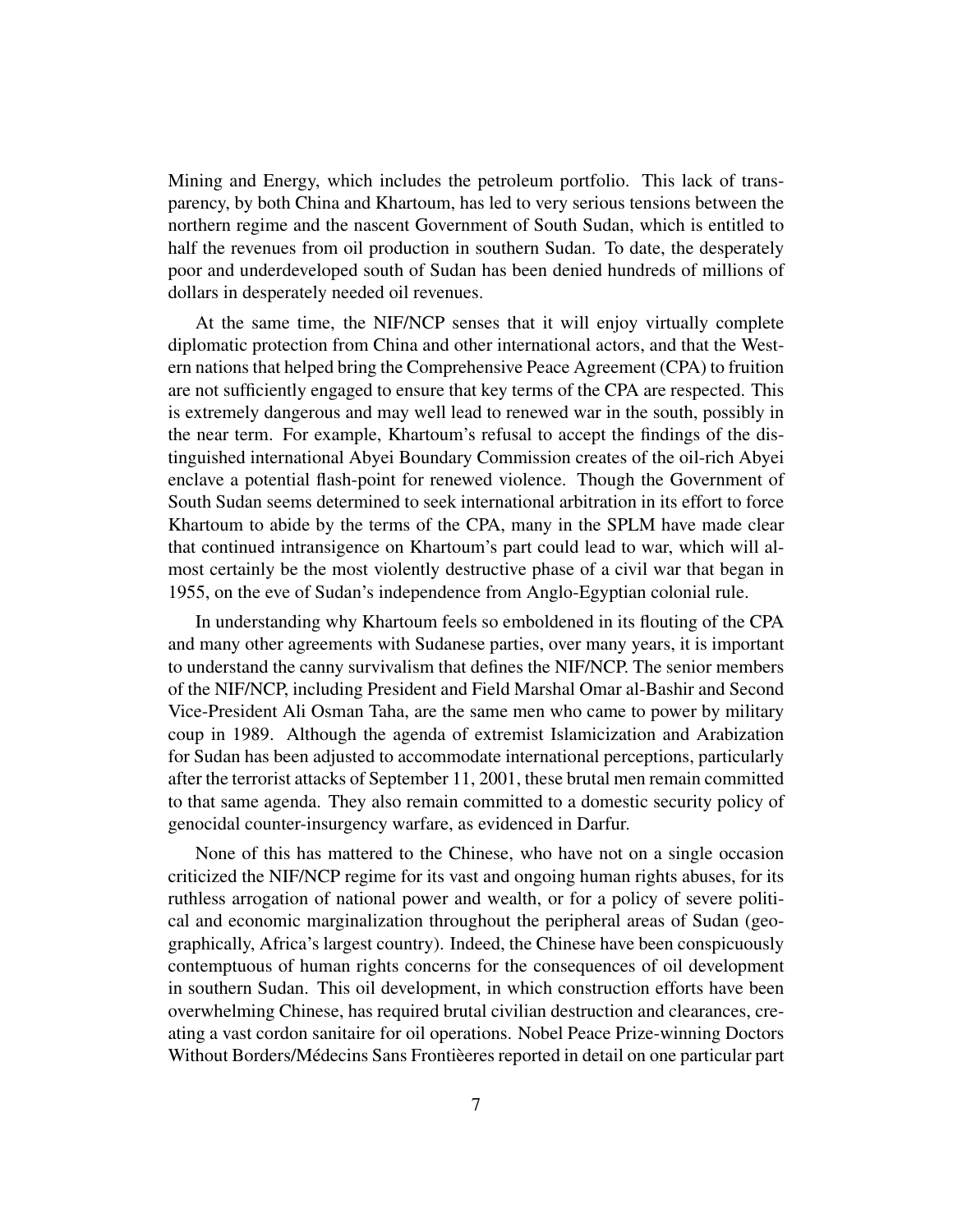of this deadly enterprise, the notorious oil road south of Bentiu (the epicenter of oil development in Western Upper Nile):

<span id="page-7-0"></span>According to [civilians from the road area], whose accounts were consistent, road clearing first began in 2000, often preceded by Antonov bombings and helicopter gunship activity. Then the government of Sudan and Nuer troops, along with Chinese laborers, brought bulldozers to clear the site of the road and the surrounding area. After the bulldozers cleared a track, troops arrived in vehicles and burned all the tukuls in the path alongside the road. Government garrisons were then established at 30-minute intervals along the road.<sup>[6](#page-13-5)</sup>

This hand-in-glove operation, involving Khartoum's regular and militia forces, along with Chinese engineering and construction teams, has been standard operating procedure since 1998. It is important to understand that China has a clear interest in sustained conflict in Sudan, at least at levels that do not threaten operations. Potential Western competitors for oil development contracts, concessions, and other parts of the rapidly growing oil industry have been loathe to do business with a government conducting genocidal counter-insurgency warfare against the indigenous populations of the primary oil regions (these include not only the Nuer tribal populations, but also the Dinka, Shilluk, and others). In the case of the US, comprehensive trade and economic sanctions imposed by former President Clinton (November 1997) preclude activity by US oil companies.

Western oil companies also realize that domestic political concerns will eventually overtake any profitability in southern Sudan. This was the experience of Talisman Energy of Canada, which was forced to sell its 25% stake in the Greater Nile Petroleum Operating Company in 2002 because of civil society protest and activism, including a targeted divestment campaign that brought share price down by as much as 35% and forced Talisman to initiate a \$500 million share buy-back in an attempt to stabilize share price. Talisman's presence in southern Sudan was also a public relations nightmare that continues to this day, as it faces a massive lawsuit in US federal court, brought on behalf of southern Sudanese victims.

China has none of these concerns: it is accountable to no domestic political pressures; it has demonstrated complete contempt for all efforts to improve human rights in Sudan; and is not concerned if a few of its national workers should come home in body-bags—something Western companies could not tolerate (the killing of several US-national Chevron workers in 1984 precipitated the withdrawal of the American company).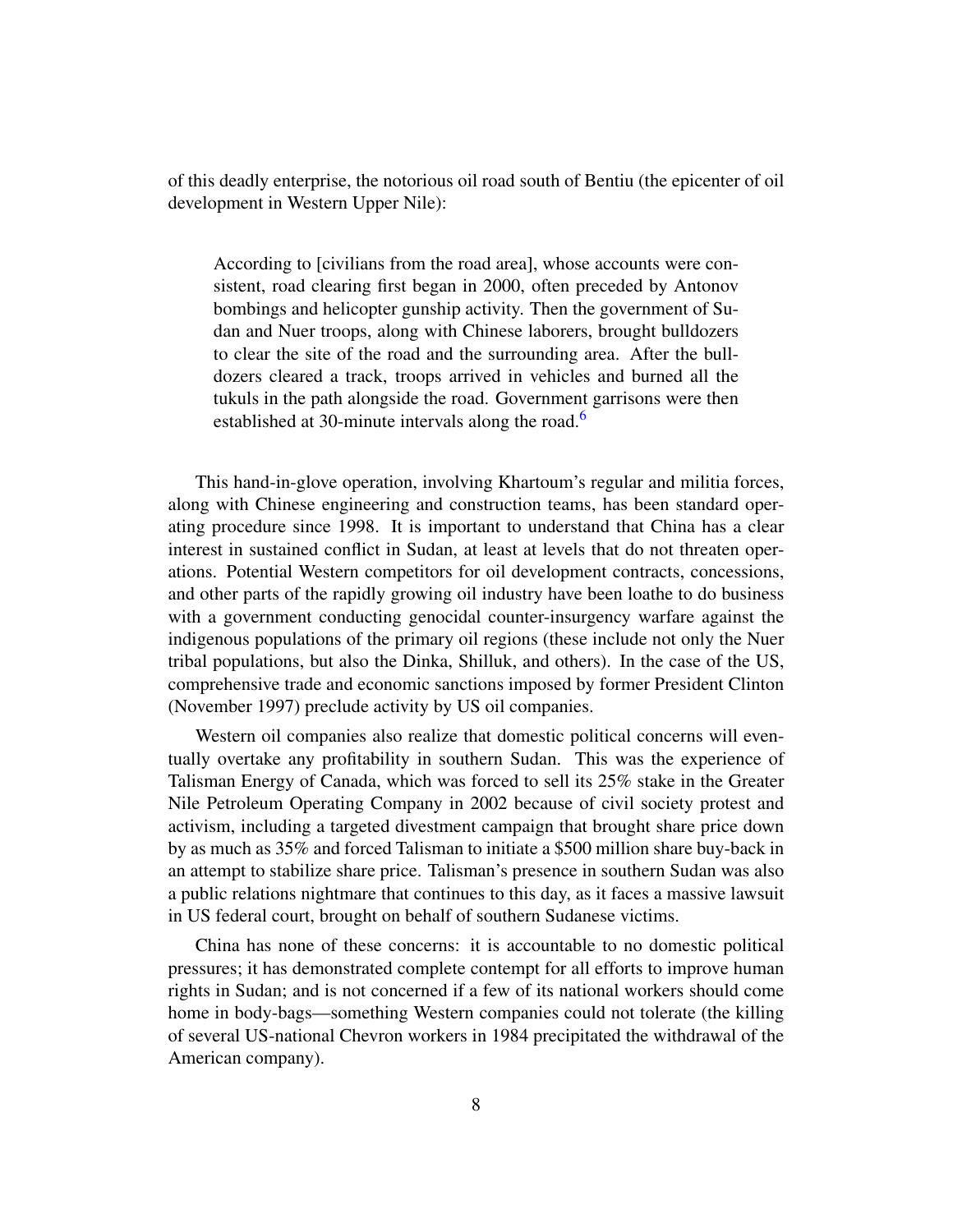In short, China views Sudan exclusively through the lens of very rapidly increasing need for off-shore petroleum sources. Though Iran provides a greater share of China's oil imports, China has no significant role in the Iranian oil industry. The case is quite the opposite in Sudan, where China is the dominant player in oil exploration, extraction, and infrastructure development. Indeed, Sudan is China's premier source of controlled off-shore oil production, without a close second in current activities. This elevates Sudan to a position of geostrategic importance in China's perceptions of national interest, and China's diplomatic performance, particularly at the UN, reflects this extraordinary importance.

#### Darfur

As genocide continues to unfold in Darfur, a wide range of international actors are desperately seeking a means of extending protection to some 4 million conflictaffected civilians in Darfur and eastern Chad, as well as to some 13,000 humanitarian aid workers who are operating amidst intolerable levels of insecurity. Indeed, Jan Egeland, head of UN aid operations, has repeatedly warned that large-scale withdrawal of humanitarian workers could occur at any moment. This would leave no means in place for providing food, clean water, medical services, maintenance of sanitary latrines, shelter, and other desperately needed humanitarian services. Hundreds of thousands will die—these in addition to the almost 500,000 who have already died from violence as well as disease and malnutrition.

From the beginning of the Darfur crisis, China has engaged in relentless obstructionism. Although seven Security Council resolutions have been passed to date, none has had any effect in stemming the violence or in moving toward a peacemaking force that might be able to protect civilians and humanitarians, and to separate and disarm combatants. The currently deployed African Union force is widely understood to be desperately under-manned, under-equipped, without the necessary training, and inadequately funded. The only hope for halting what the US government has broadly determined to be genocide is the introduction of a robust UN force, supplemented aggressively by "first-world" military assets, logistics, intelligence, transport, and communications. Such a UN deployment must be under the authority of Chapter VII of the UN Charter.

Despite the clarity of what is militarily required, and the explicit endorsement of such humanitarian intervention by UN Secretary-General Kofi Annan, China has refused to allow progress to be made on an authorizing resolution. (China has had in this refusal substantial diplomatic support from Russia, which also has a very large arms trading arrangement with Khartoum, including the recent sale of more than a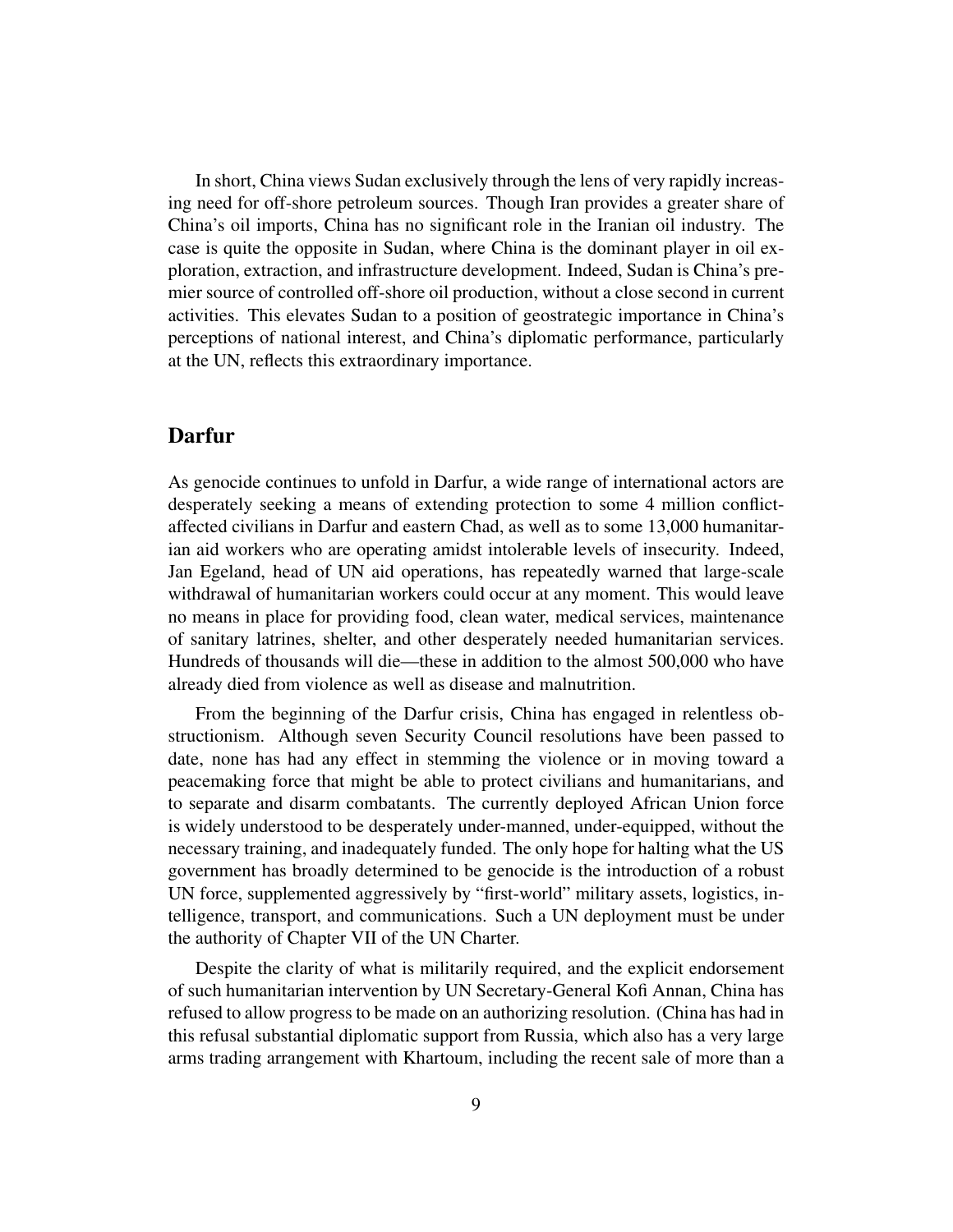dozen MiG-29s, the most advanced fighter aircraft in the Russian arsenal). In voting for a May 16, 2006 UN Security Council resolution that compelled Khartoum to allow a UN Department of Peacekeeping assessment mission into Darfur, China made clear that it would vote for no more resolutions under the required Chapter VII authority. Immediately following the vote, China's deputy ambassador to the UN declared that this vote, adopted under Chapter VII authority, "should not be construed as a precedent for the Security Council's future discussion or adoption of a new resolution against [sic] Sudan." Moreover, China was instrumental in forcing the removal of language from the resolution that would have allowed some UN peacekeepers from the large force already in southern Sudan to move to Darfur.

China and Russia have subsequently had an easy time in obstructing forceful UN deployment, as the US and other international actors continue to insist than any deployment be consensual, i.e., that Khartoum accede to the entrance of a UN peace support operation. It has become inescapably clear that the regime has no intention of allowing the required force into Darfur, and the vigorous determination that informs this decision cannot be understood apart from China's expressed willingness to use its Security Council veto to obstruct non-consensual deployment.

This unconditional support from a veto-wielding member of the Security Council has encouraged the NIF/NCP to believe that it may with minimal consequences realize its genocidal ambitions in Darfur. The hopelessly inadequate African Union force has been funded through September, but there is no prospect of any significant improvement in performance. On the contrary, violence is accelerating, the AU is mounting fewer patrols, and (dangerously) seems to have sided with Khartoum and one particularly brutal faction of the Sudan Liberation Movement/Army (which, while signing the Darfur Peace Agreement [DPA], has subsequently engaged in extremely destructive attacks against those that refuse to support the DPA, including civilians).

A major escalation of fighting is imminent, and yet the international community is intimidated by the threat of a Chinese veto. Unwilling to force a vote that would reveal UN Security Council impotence in responding to what has widely been described as the world's greatest humanitarian crisis, the UN Secretariat, the European Union, and the US have all indicated that they will wait to secure Khartoum's consent.

This UN paralysis is conspicuously not in the interest of either the organization itself or of the US, which in the wake of the Iraq war is even more dependent upon UN authority in acting abroad. Yet China's powerful influence and interests in a range of international issues of geostrategic concern to the US—North Korea, Taiwan, Iran, international terrorism, trade, and arms dealing—have so far paralyzed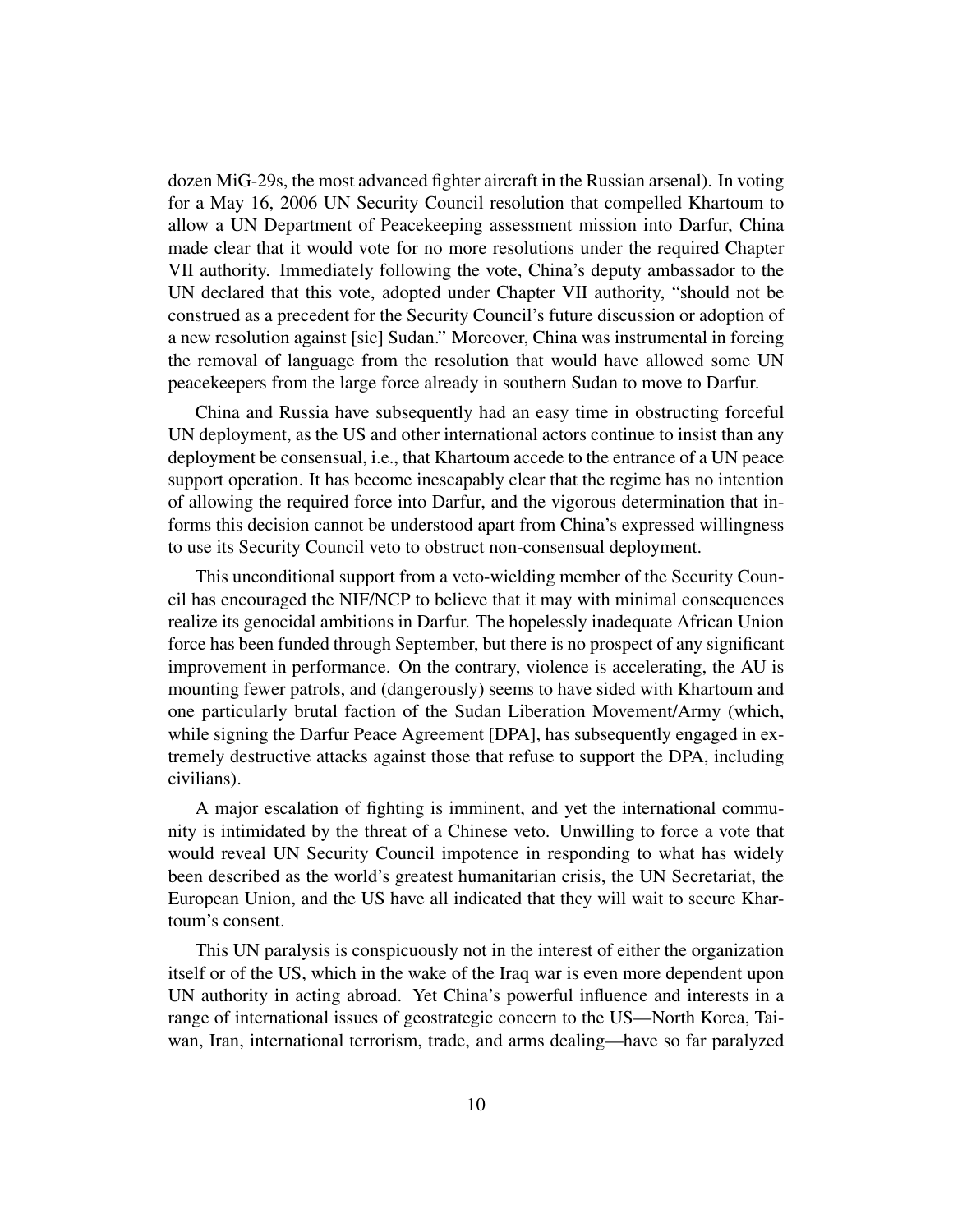the US, as well as its European allies. Unless there is a significant diplomatic, political, or economic cost to China for its brutal obduracy, Beijing will remain convinced that Darfur is of only marginal interest to the West.

Here it is important to recall that the US, all the nations of Europe, Canada, and Japan are signatories to the 1948 UN Convention on the Prevention and Punishment of the Crime of Genocide. These nations are contractually obligated to "prevent genocide" (Article 1). The US Congress voted in July 2004—in a unanimous, bipartisan, bicameral resolution—to declare the realities in Darfur genocide. The President, as well as the former and current Secretaries of State, has determined that genocide is occurring in Darfur. The Parliament of the European Union voted (566 to 6) in September 2004 to declare that the realities in Darfur are "tantamount to genocide"; senior officials of both the British and German governments have determined that genocide is occurring in Darfur, as have numerous human rights, religious, and scholarly organizations.

There is a tremendous cost if this document, born out of the ashes of the Holocaust of World War II, loses the force of both moral and legal obligation. And yet acquiescing before China's protection of its client state—or more particularly the security cabal that rules in Khartoum—now takes the form of a conspicuous abandonment of this fundamental international obligation under the Genocide Convention. Moreover, the emerging norm of an international "responsibility to protect" civilians who are unprotected in their own countries is also being flouted by Chinese obduracy. At the September 2005 UN World Summit, all member states declared that they were,

<span id="page-10-0"></span>prepared to take collective action, in a timely and decisive manner, through the Security Council, in accordance with the UN Charter, including Chapter VII, on a case by case basis and in cooperation with relevant regional organizations as appropriate, should peaceful means be inadequate and national authorities manifestly failing to protect their populations from genocide, war crimes, ethnic cleansing, and crimes against humanity and its implications, bearing in mind the principles of the Charter and international law.<sup>[7](#page-13-6)</sup>

Darfur makes clear that this statement is utterly vacuous.

The Darfur crisis also raises important issues of regional stability, particularly in eastern Chad, where genocidal violence is now rapidly spilling into this region immediately to the west of Darfur. Khartoum's brutal military proxies—the Arab *Janjaweed* militias—are engaged in widening civilian targeting of the non-Arab or African tribal populations of eastern Chad, as they have in Darfur for more than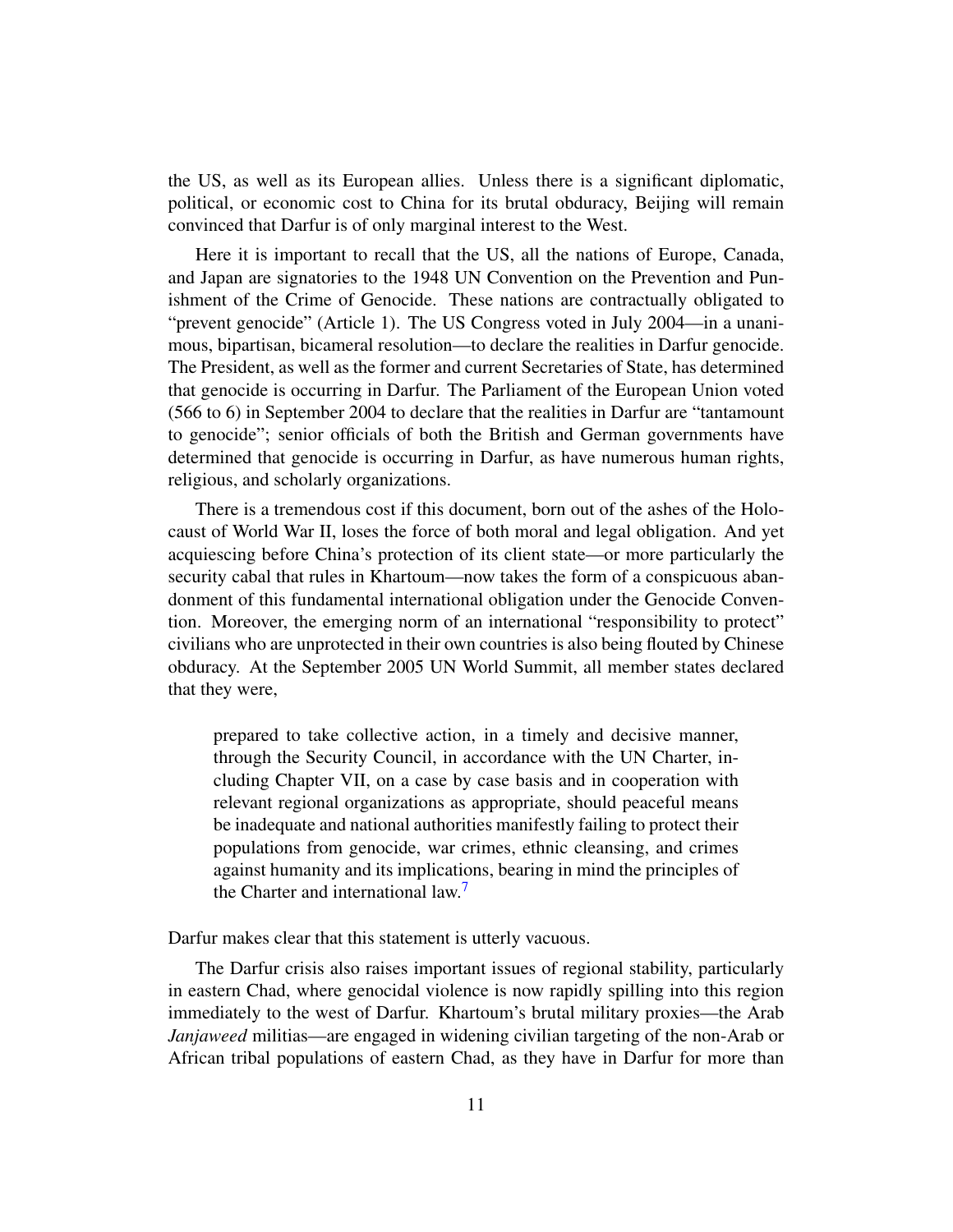three years. Equally worrying, Khartoum is supporting rebels seeking to overthrow the Chadian government of Idriss Déby (the rebels are armed primarily with weapons of Chinese manufacture). There is little that holds this rebel coalition together, and while Déby is a corrupt and cruel leader, his violent removal under present circumstances may well usher into Chad an era of what one regional observer has called "Somaliazation." Violence in eastern Chad has already created instability in northern Central African Republic, and could conceivably be destabilizing to Cameroon to Chad's west (the two share in an important oil pipeline project).

A refusal to confront the security demands in Darfur and eastern Chad also makes it difficult to convince Khartoum that it must honor the various terms of the north/south Comprehensive Peace Agreement. As indicated, many of the critical benchmarks stipulated in the CPA have not been met by Khartoum. Here again the regime calculates that for all the Western commitment to the Naivasha (Kenya) peace process that secured the agreement, there will be no excessively punitive measures if Khartoum continues to renege. The NIF/NCP, which controls all oil concession and operating contracts, counts on Chinese protection at the Security Council. Without a willingness to challenge this reflexively protective response by China, the UN will be unable to impose or enforce serious sanctions against Khartoum, as the Darfur crisis has already demonstrated. Renewed war in southern Sudan would not only be extraordinarily violent and destructive of human life, but poses its own threat to regional security.

#### **Conclusions**

Oil development in Sudan will improve the lives of the Sudanese people only if there is a much more equitable distribution of oil wealth. But so long as Khartoum is convinced that its ruthless political tyranny, including genocidal warfare, will not be challenged by the international community, it has no incentive to change its behavior. No single consideration weighs more heavily in Khartoum's calculations about the likelihood of any such challenge than China's uncompromising and unqualified support for the regime at the UN Security Council.

No solution to the Darfur crisis is possible without the introduction of a forceful international force under UN auspices; but China, understanding Khartoum's vehement opposition to such deployment, has clearly signaled that it will block any authorizing resolution from the Security Council for a UN peace support operation. In the form of China, Khartoum's *génocidaires* effectively wield a veto themselves in the Security Council. If the 1948 Genocide Convention is to retain meaning,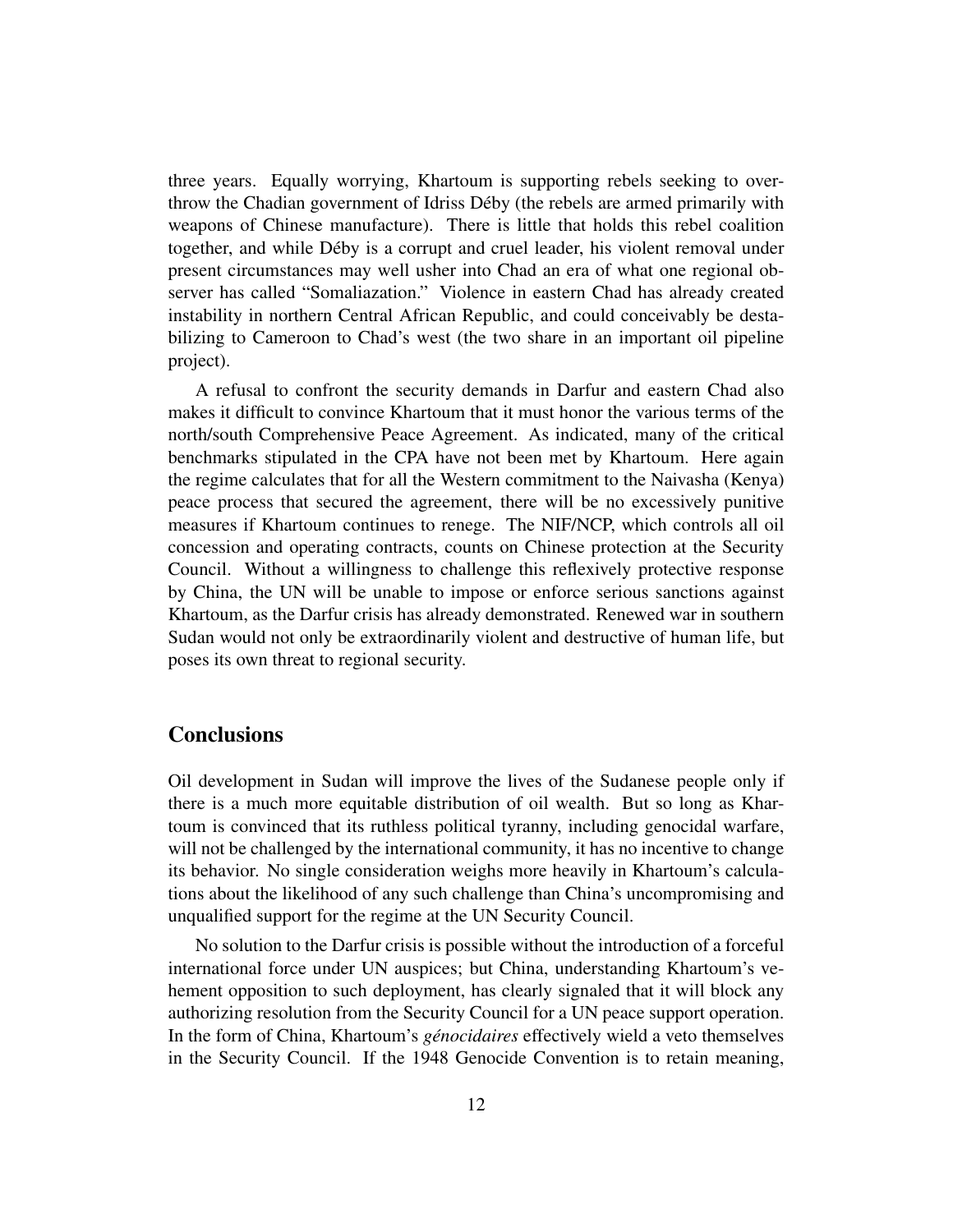the key obligation specified ("to prevent genocide") must outweigh a reluctance by the US and other Western powers to confront China over its willingness to give unconditional diplomatic support to Khartoum.

Regional stability must play a much greater role in US thinking about the consequences of letting ethnically targeted violence continue to bleed into eastern Chad, with potential effects on the central government in N'Djamena, Central African Republic, Cameroon, and possibly other neighboring countries

Nor can peace be sustained in southern Sudan in the absence of full compliance with the terms of the Comprehensive Peace Agreement. And yet China continues to support Khartoum in those military actions in southern Sudan that violate key terms of the security protocol within the CPA. Ongoing violence in the oil regions recently escalating in several locations—is sustained in part by China's refusal to adhere to any human rights standards, its refusal to criticize Khartoum's atrocious human rights record, and through China's role in expanding the military infrastructure that threatens an ever-greater number of southern civilian populations in Upper Nile Province. In the increasingly likely event of renewed war, Khartoum's rapid deployment of mechanized military force will produce extreme violence, with massive civilian destruction and displacement.

The US invested a great deal of diplomatic capital and energy in the CPA; this risks being lost if Khartoum does not feel much greater pressure to abide by its terms. Ultimately this will entail demanding more of the UN Security Council, including the possibility of targeted and highly punitive sanctions on leading members of the National Islamic Front/National Congress Party.

China will not easily be moved from its present position of unqualified support for Khartoum in all actions; international acquiesce to date has only made the task harder. But unless there is a willingness to confront China over the critical issues facing Sudan, the current National Islamic Front/National Congress Party regime will continue in its ruthless and brutally destructive ways.